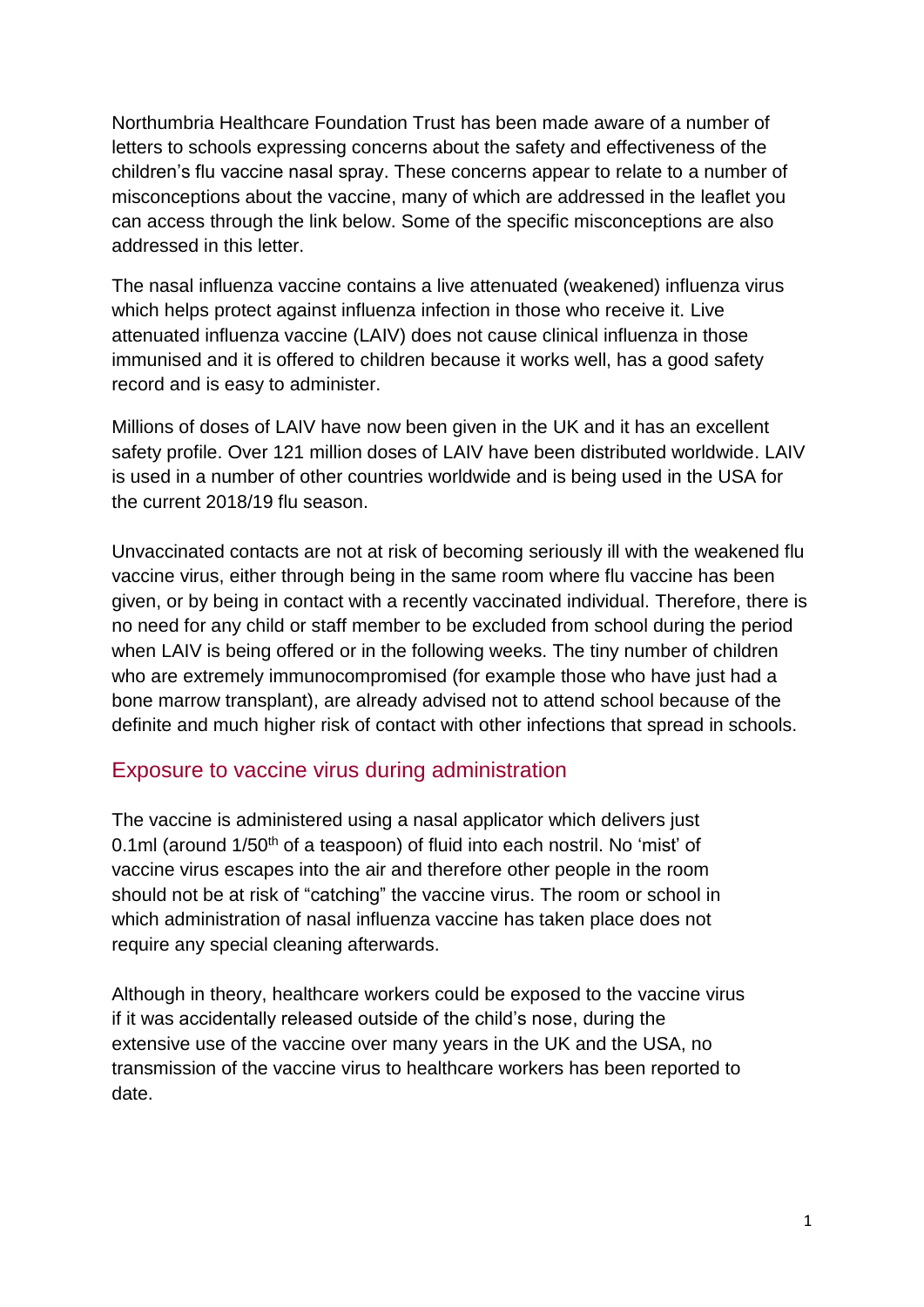#### Vaccine effectiveness

The effectiveness of the vaccine will vary from year to year, depending on the match between the strains of flu in circulation and those contained in the vaccine. Since the introduction of the LAIV programme for children in the UK in 2013, the vaccine effectiveness for laboratory confirmed infection has been good. During 2014/15, pilots were carried out in selected areas of England in which all primary school aged children were offered LAIV. These areas saw a 93% reduction in hospital admissions due to confirmed influenza and a 94% reduction in GP consultations for influenza-like illness in primary school children.

### Shedding of vaccine virus

Although vaccinated children do shed vaccine virus for a few days after vaccination, the virus is less able to spread from person to person than the natural infection. The amount of virus shed is normally below that needed to spread infection to others and the virus does not survive for long outside of the body. This is in contrast to natural flu infection, which spreads easily during the flu season. In schools where vaccine is being offered therefore, the overall risk of contact with influenza viruses is massively reduced by having most children vaccinated.

Despite this overall low risk of transmission, parents of children with immune problems may be concerned about their child being exposed to recently vaccinated children who may be shedding virus. In the USA, where there has been extensive use of LAIV for many years, serious illness amongst immunocompromised contacts who are naturally exposed to vaccine virus has never been observed. Expert doctors at Great Ormond Street Hospital, who deal with many children with very serious immune problems, do not recommend keeping such children off school purely because of vaccination. It is important that all children with immune problems, and their siblings and family contacts, should themselves be vaccinated, usually with an injected (inactivated) vaccine.

A tiny number of children who are extremely severely immunocompromised e.g. immediately after a bone marrow transplant, would not be attending school anyway because the risk from all the other infections that children pass to each other at school would be too great.